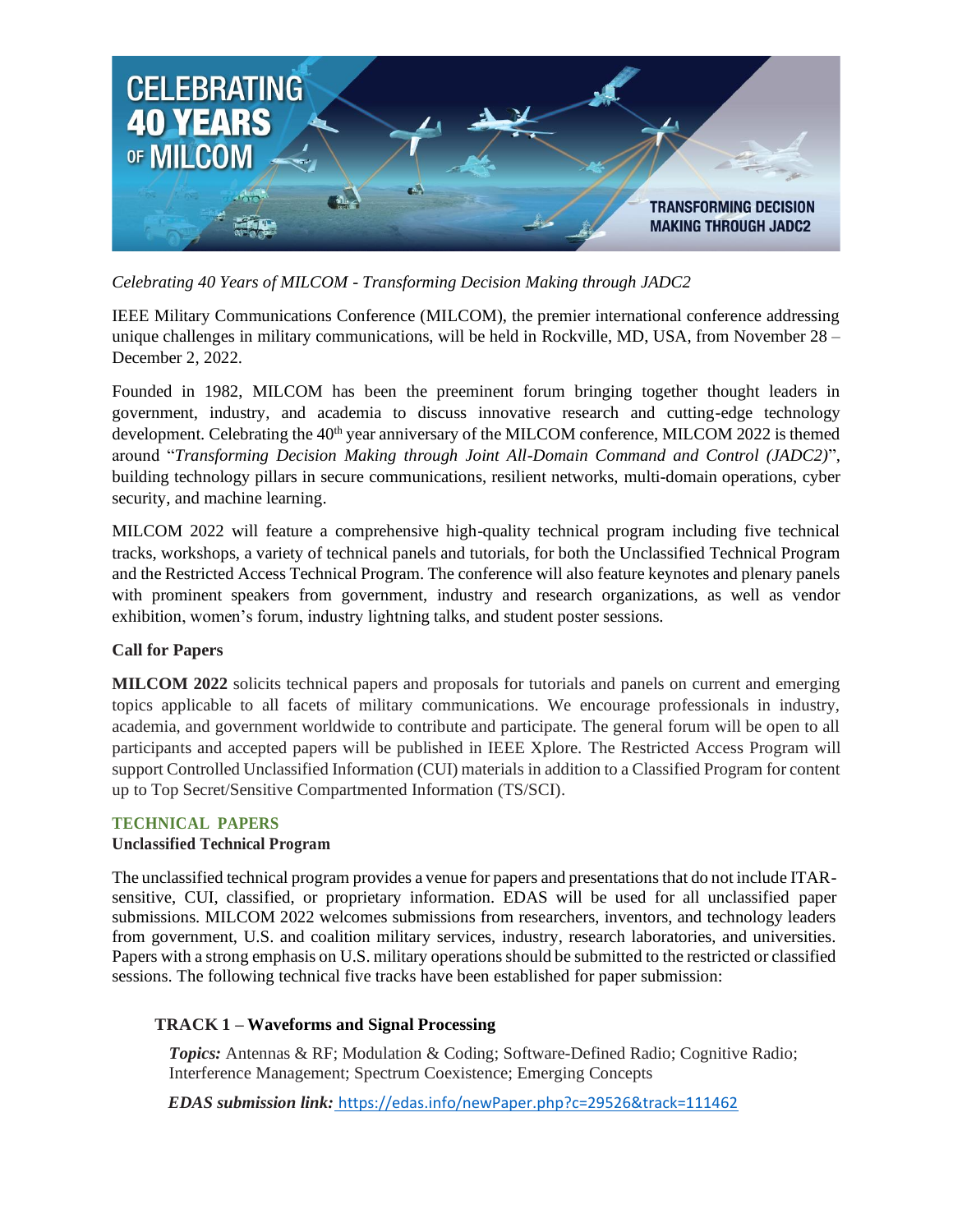

### **TRACK 2 – Networking Protocols and Performance**

*Topics:* Ad Hoc, Mesh, & Cooperative Networks; Software-Defined Networking; Information-Centric Networking; Network Virtualization; Network Science; Mobile Edge Networks; Emerging Concepts

#### *EDAS submission link:* <https://edas.info/newPaper.php?c=29527&track=111463>

### **TRACK 3 – Cyber Security and Trusted Computing**

*Topics:* Advanced Persistent Threat Detection & Mitigation; Key Management; Tactical Cloud Security; Cryptography; Wireless Security; Multi-Level Security; Emerging Concepts

*EDAS submission link:* <https://edas.info/newPaper.php?c=29528&track=111464>

#### **TRACK 4 – Integrated Network Architecture and Systems-of-Systems**

*Topics*: SATCOM; Airborne Networks; Integrated UAV/Drone Networks; High Altitude Platform Systems; Space Networks; Multi-Domain Operations; Coalition Operations; Cross Domain Solutions

*EDAS submission link:* <https://edas.info/newPaper.php?c=29530&track=111466>

#### **TRACK 5 – Machine Learning for Communications and Networking**

*Topics*: Machine Learning (ML) for Channel Estimation, Decoding and Interference Mitigation; ML for Resource and Network optimization; Adversarial ML; ML at the Edge; Secure ML over Communication Networks; Robust Learning; Distributed and Federated Learning

*EDAS submission link:* <https://edas.info/newPaper.php?c=29531&track=111467>

# **RESTRICTED ACCESS AND CLASSIFIED TECHNICAL PROGRAMS**

The restricted access and classified technical programs provide avenues for papers, panels, and workshops that contain CUI or classified content (up to TS/SCI), respectively. Attendance, participation, and paper authorship will be limited to US Citizens holding the appropriate levels of security clearance. Topics of highest interest include protected and resilient communications, JADC2, Nuclear Command, Control & Communications (NC3), DoD network architectures, future generation wireless technology, space systems including commercial non-geo stationary systems, cyber systems, and multi-function systems/technology. Please email the program restricted chairs directly for ideas and submission instruction at [milcom22restrictedprogram@gmail.com.](mailto:milcom22restrictedprogram@gmail.com) Classified correspondence can be coordinated as required.